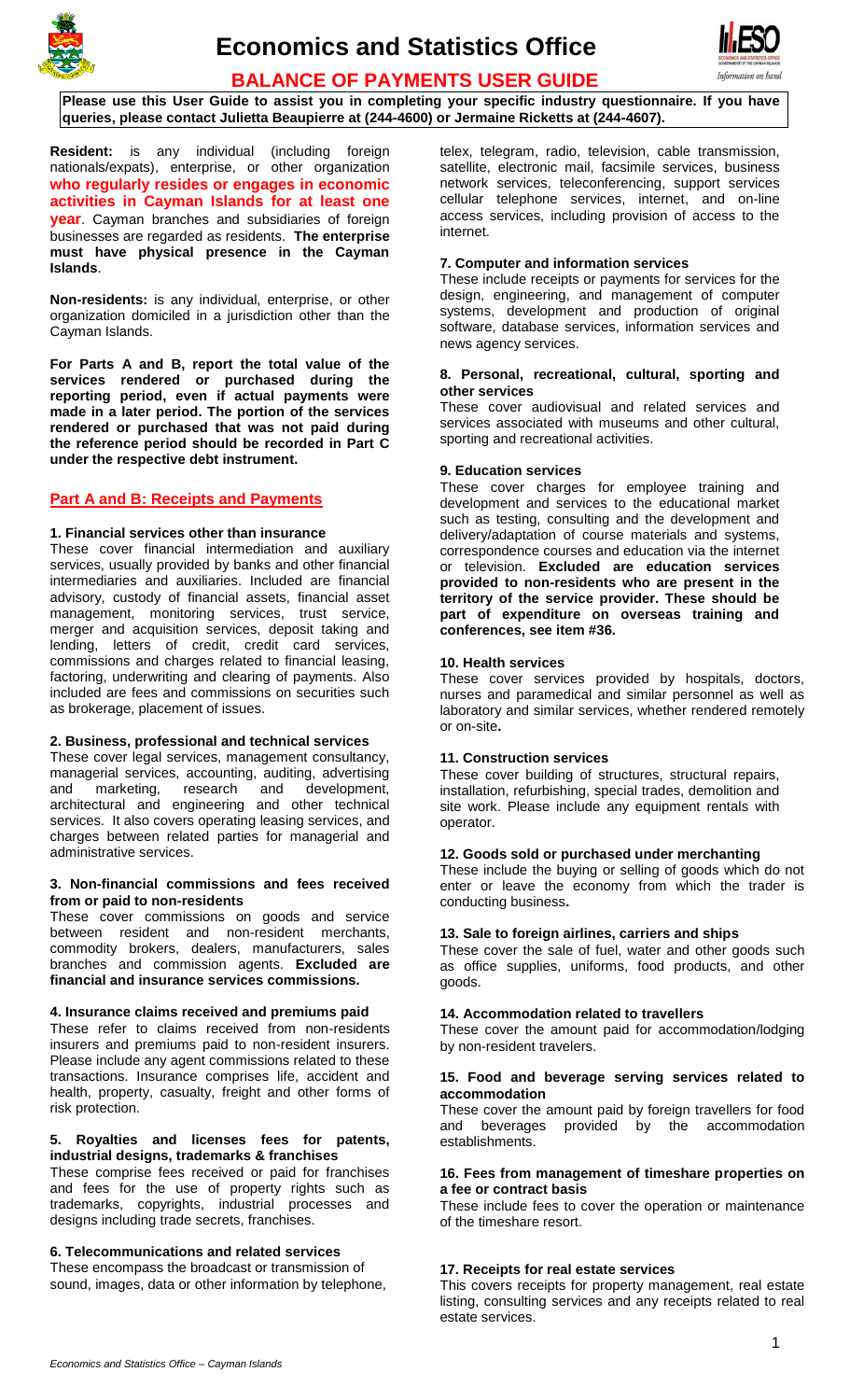### **18. Ticket sale to non-residents**

Ticket sales to non- residents for travel for the transport of persons by air.

## **19. Charter flight (with crew)**

These include receipts or payments for charter services with crew.

### **20. Mail and courier services/ receipts for courier services**

This includes receipts for the transporting of mail and express mail service.

#### **21. Ticket sales to residents of Cayman Islands**

These covers ticket sales to residents for travel on foreign airlines for the transport of persons by air.

#### **22. Reimbursement for expenses incurred on behalf of your principals**

These cover any reimbursement for the payment to residents for services incurred by your principals.

#### **23. Other passenger revenue from residents**

These covers any other passenger revenue from residents not classified elsewhere.

### **24. Freight revenue received/paid by residents**

These include revenue received or payments for the transport of goods by air or sea.

#### **25. Property rental received from residents on behalf on non-residents**

These cover rental paid by residents to non-resident owners of properties.

### **26. Value of property sold/purchased on behalf of non-residents**

These cover the value of the property owned by non-residents and sold on their behalf, or property purchased by non-residents.

#### **27. Port disbursements**

These include payments made by or received by your company for port facilities such as for bunker fuel, aviation fuel, port dues, stevedoring, airline fees, registration fees, service charges, landing fees, navigational and telecommunication services.

#### **28. Dividend receipts or distributed earnings from related non-resident companies**

These include dividends and distribution of profits received or receivable from equity investments in affiliated or parent companies in which you own at least 10% of the shares which gives you some influence on management. Dividends should be recorded on the ex-dividend date.

### **29. Dividend receipts or distributed earnings from unrelated non-resident parties**

These include dividends and distribution of profits received or receivable from equity investments in nonresident companies in which you do not have management influence (you own less than 10% of voting shares). Dividends should be recorded on the ex-dividend date.

**For interest, report the total value of interest (payable and receivable) that accrued during the year, even if only some payments were made during the year. The portion of the interest that was due during the reference period and not paid should be included as an increase in liabilities in Part C.**

**30. Interest income from claims on related nonresident companies** 

These include interest received or receivable that accrued during the year (from overseas enterprise in which you own at least 10% of the shares) on debt, such as loans, deposits, trade credits, etc.

**31. Interest income from debt securities from unrelated non-resident companies;** 

These include interest income received on debt securities such as bonds, debentures, commercial paper, promissory notes, and certificates of deposits.

# **32. Interest income on loans and advances from unrelated non-resident entities**

These include interest income receipts from unrelated non-residents on loans and financial leases.

#### **33. Interest income from deposits held abroad (external)**

These include income received by your enterprise from deposits such as checking accounts, savings accounts, and other time deposits held abroad.

## **34. Other receipts from related non-resident companies**

These include other services receipts and transactions between your enterprise and related non-resident entities that are not listed elsewhere.

# **35. Other receipts from unrelated non-residents**

These include other services receipts and transactions between your enterprise and unrelated non-residents that are not listed elsewhere.

### **36. Expenditure on overseas training and conferences**

These include expenditure overseas, such as accommodation, allowances, and registration fees for attending training sessions, meetings, and conferences. **It excludes airfare.**

### **37. Wages and salaries paid to non-residents**

These represent all salaries and wages in cash and kind in return for labor inputs rendered by non-residents. **Please note that an employer-employee relationship must exist between the non-resident employee and the resident employer. Non nationals or expats residing in the Cayman Islands are considered to be residents.**

### **38. Imports of petroleum products**

These are the value of imports of the fuel purchased from abroad. (It includes diesel, gasoline, bunker fuel, jet fuel, and aviation fuel)

## **39. Fees and commissions paid to resident agents**

These include any agency fees or commissions received from foreign airlines or ships**.**

#### **40. Purchase of Aircraft.**

This covers the outright purchase of an aircraft. It does not include the leasing of the aircraft.

### **41. Lease of aircraft- Financial lease**

This is a lease where the lessee owns or controls the leased equipment and is responsible for its maintenance, servicing, and repair.

## **42. Lease of aircraft- Operational lease**

This is a lease where the lessor retains ownership of the aircraft and is frequently responsible for maintenance, servicing, and repairing the equipment.

#### **43. Wages and salaries paid to residents**

This covers all salaries and wages paid to residents by your agency on behalf of principals**.**

## **44. Dividend and profits distributed to related non-resident companies/entities**

These include dividends and distribution of profits paid to non-resident companies (any overseas investor with at least 10% of the voting shares of your company which gives them influence on the management of your company) on equity investments in your company.

### **45. Dividend or earnings distributed to unrelated non-resident entities**

These are dividends paid on equity investments held by non-resident investors in your company, which do not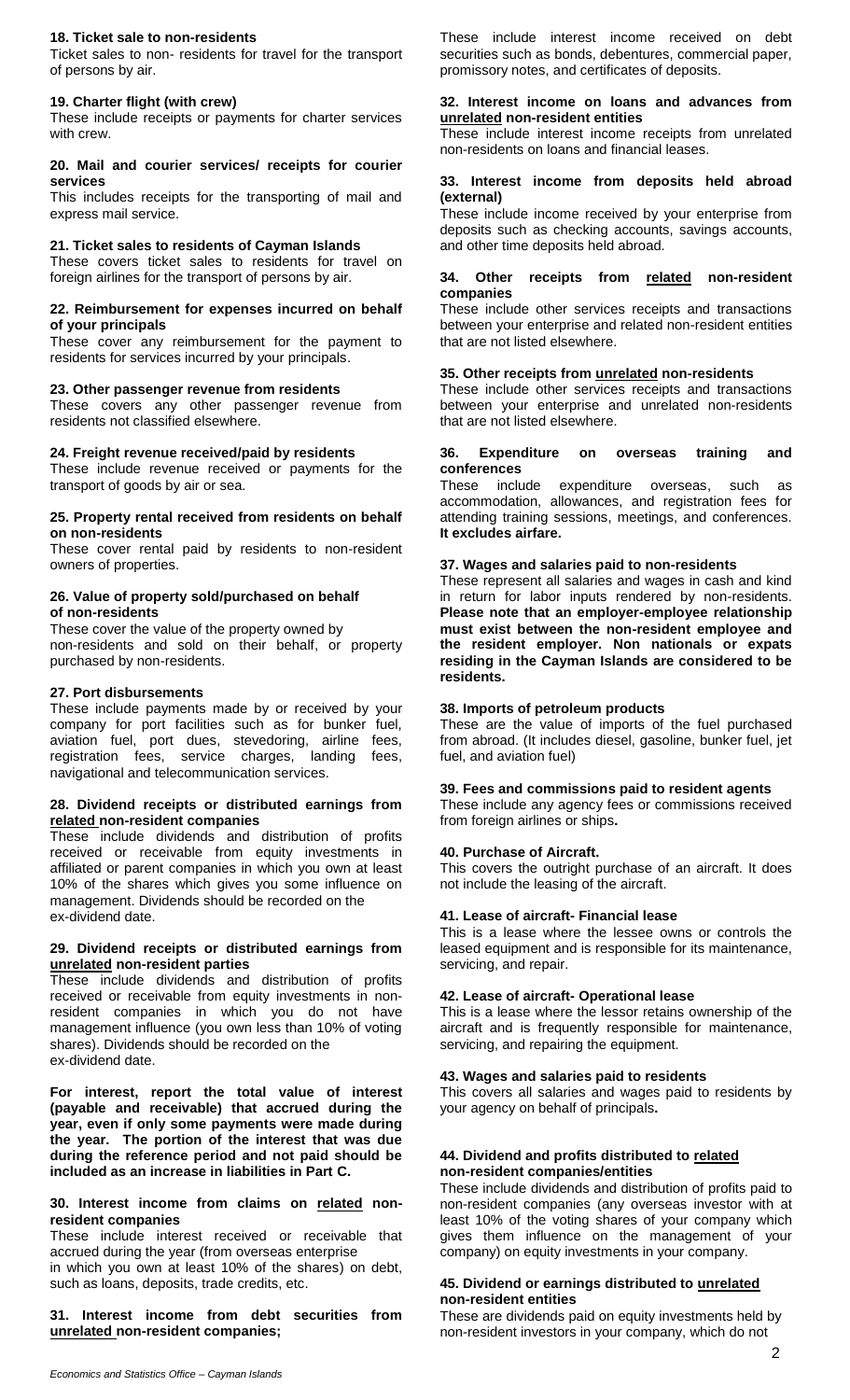denote ownership or influence on the management of your company. (Owns less than 10% of the voting shares in your company).

#### **46. Interest expense on debt owed to related non-resident companies**

These are interest payments for debt such as loans, deposits, accounts payable, etc. from enterprises abroad (which own 10% or more of your voting shares).

## **47. Interest expense on debt securities from unrelated non-resident entities**

These include interest payment to non-residents for bonds and notes, debentures and treasury bills and other money market instruments issued by your enterprise to unrelated non-residents (i.e., they are not direct investors, direct investment enterprises or affiliates).

#### **48. Interest expense on loans and advances from unrelated non-resident entities**

These include interest payments to non-residents on loans and financial leases.

# **49. Interest expense on non-resident deposits**

These include interest expenses on checking accounts, savings accounts, and other time deposits held by nonresidents.

## **50. Other payments to residents on behalf of the principal**

Any other payments paid by your agency on behalf of principals in The Cayman Islands that are not specified elsewhere, including office and other rentals.

# **51. Premiums written**

These are the amounts charged to and paid by the non-resident policyholders during the accounting period for insurance coverage.

## **52. Premiums earned**

These refer to the proportion of actual premiums that relate to the accounting period and that cover the risks incurred during the current accounting period.

### **53. Claims paid**

These refer to the actual payments of cash that have been made to non-resident's claimants for insured events of the current or previous period.

# **54. Claims due/outstanding**

These refer to claims that become due in the reporting period, after the eventualities that gave rise to the claims. It should include claims that have been reported but not yet settled and claims that have been reported and settled but not yet paid at the end of the accounting period.

### **55. Auxiliary insurance services**

These include payments for insurance services such as agents' commissions, insurance brokering and agency services, insurance consulting services, evaluation and adjustment services, actuarial services, salvage administration services, and regulatory and monitoring services on indemnities and recovery services.

### **56. Ceding commission**

These refer to payments by the reinsurer to reimburse the ceding company for its acquisition expenses and other costs incurred to place the business with the reinsurer.

# **57. Profit commission**

These represent a predetermined percentage of the profit realized by the reinsurer on the contracts ceded by the primary insurance companies and the cedant's share of such profits.

# **58. Medical bills paid overseas on behalf of residents as part of claims paid**

These should include all payments of medical

expenses **paid directly** overseas on behalf of resident policyholders.

# **59. Membership fees/affiliation fees**

These include payments to non-residents by your enterprise for membership to regional and international associations.

#### **60. Other payments to related non-resident companies/entities**

These would include payments for other services not listed elsewhere between your enterprise and any related nonresident enterprises.

## **61. Other payments to unrelated non-resident entities**

These are payments for other services not listed elsewhere between your enterprise and any unrelated non-resident enterprise.

# **62. Repairs and maintenance (major repairs)**

These include any payments made by foreign airlines to residents for repair and maintenance. Include payments resulting from extraordinary or catastrophic events.

# **63. Advances and allowances paid to crew**

These are payments made by your agency on behalf of principals for advances or allowances paid to crew members for their expenditure while in the Cayman Islands.

**PART C: Financial Assets and Liabilities with Nonresidents**

# **Definitions**

# **Opening Position**

This refers to the value of the claims and liabilities of your company and its resident subsidiaries at the beginning of the year.

### **Transactions**

These are transactions relating to the acquisition or disposal of your company's financial claim on or liabilities to non-residents.

## **Transactions in assets or liabilities (Increases)**

The purchases of stock made by your company (and its subsidiaries) in non-resident companies, purchases of your company's shares by non-residents, issuance, and purchases of debt securities, increased deposits in bank accounts, and drawdowns of loans are examples of transactions that increase assets or liabilities.

# **Transactions in assets or liabilities (Decreases)**

The sales of stock by your company and its subsidiaries in non-resident companies, sales of your company's shares by non-residents, redemptions and sales of debt securities, withdrawals from bank accounts, and repayments of loans are examples of transactions that decrease assets or liabilities.

### **Valuation and other changes in position**

Valuation changes are changes in the value of your companies' assets or liabilities that may arise due to exchange rates, including exchange rate related gains and losses, revaluation of fixed assets, and changes in market prices of financial assets and liabilities. Other changes are caused by the reclassification of items and write-offs**.**

## **Closing position**

This refers to the value of the claims and liabilities of your company and its subsidiaries at the end of the year. The closing position should equate to the opening balance plus transactions plus valuation and other changes.

### **Equity shares and investment funds shares**

These cover ordinary share capital, stated capital, paid-in capital, participating preference shares, share